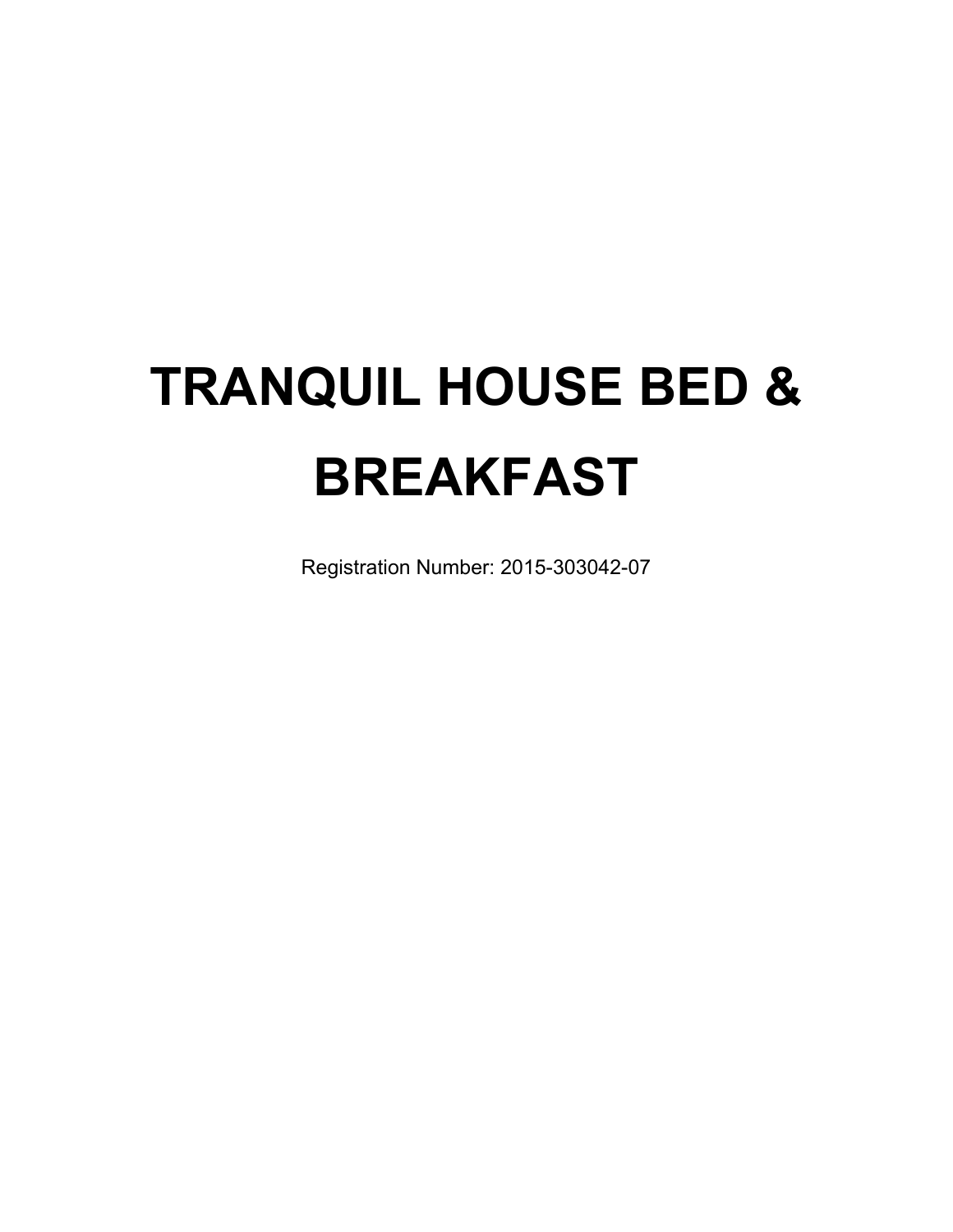# **TABLE OF CONTENTS**

| 2.             |                                                              |  |
|----------------|--------------------------------------------------------------|--|
| 3.             |                                                              |  |
|                |                                                              |  |
| 5.             |                                                              |  |
| 6.             |                                                              |  |
| 7 <sub>1</sub> | PROTECTING THE CONFIDENTIALITY AND SECURITY OF YOUR PERSONAL |  |
|                |                                                              |  |
|                | 8. THE CLIENT'S LEGAL RIGHTS IN RELATION TO PERSONAL DATA 6  |  |
| 9.             |                                                              |  |
| 10.            |                                                              |  |
| 11.            |                                                              |  |
| 12.            |                                                              |  |
| 13.            |                                                              |  |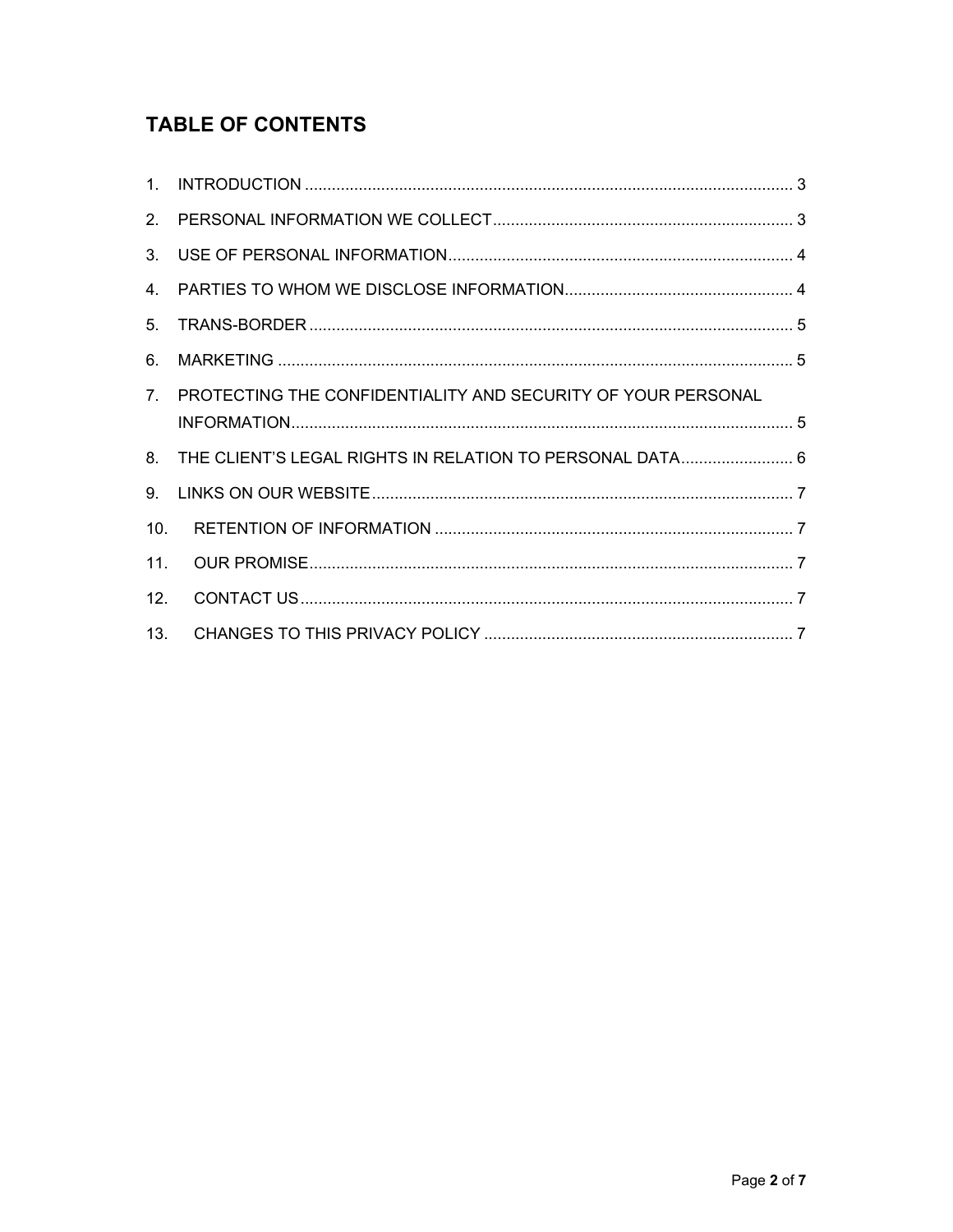#### **1. INTRODUCTION**

Tranquil House Bed & breakfast highly value our clients trust and confidence in us and want to assure our clients that their personal information is kept completely confidential by us. We adhere to the highest level of responsibility and obligations to protect the confidentiality of our clients information.

Where we refer to "personal information", it means "personal information" as defined in the Protection of Personal Information Act, 4 of 2013 ("POPI"), and "personal data" as per the General Data Protection Regulation 2016/679 ("the GDPR"). Personal information includes any information about a person that can be used to identify a person directly or indirectly.

This privacy policy describes why and how we collect and use personal data and provides information about individuals' rights in relation to personal data. It applies to personal data provided to us, both by clients themselves or by third parties authorised by our clients to do so on their behalf. We may use personal data provided to us for any of the purposes described in this privacy policy or as otherwise stated at the point of collection.

This Privacy Policy further summarises what information we collect, the limited times when we may share it with others, and how we protect our client's privacy.

# **2. PERSONAL INFORMATION WE COLLECT**

We collect, amongst others, the following personal information:

- personal details, such as your name, email address or telephone number;
- billing information, such as relevant payment information and VAT registration number; and
- legally required information to facilitate accommodation bookings.

In order to meet our clients' needs in the course of booking accommodation we collect various types of personal information about our clients from the following sources:

- Information provided in person, via telephone conversations, e-mail or online inquiries. Such information may include, for instance names, address, birth date, contact information, banking details and or travel schedules.
- Information about our clients' transactions with us, our affiliates, or others. Such information may include, for instance names, address, birth date, contact information, banking details and or travel schedules.
- Information we receive from our clients, or send to our clients, at the client's request if contacted online. We will retain the information provided to us to deliver email messages to our clients. We may retain the content of the client's email messages, email address, and our subsequent response to the client.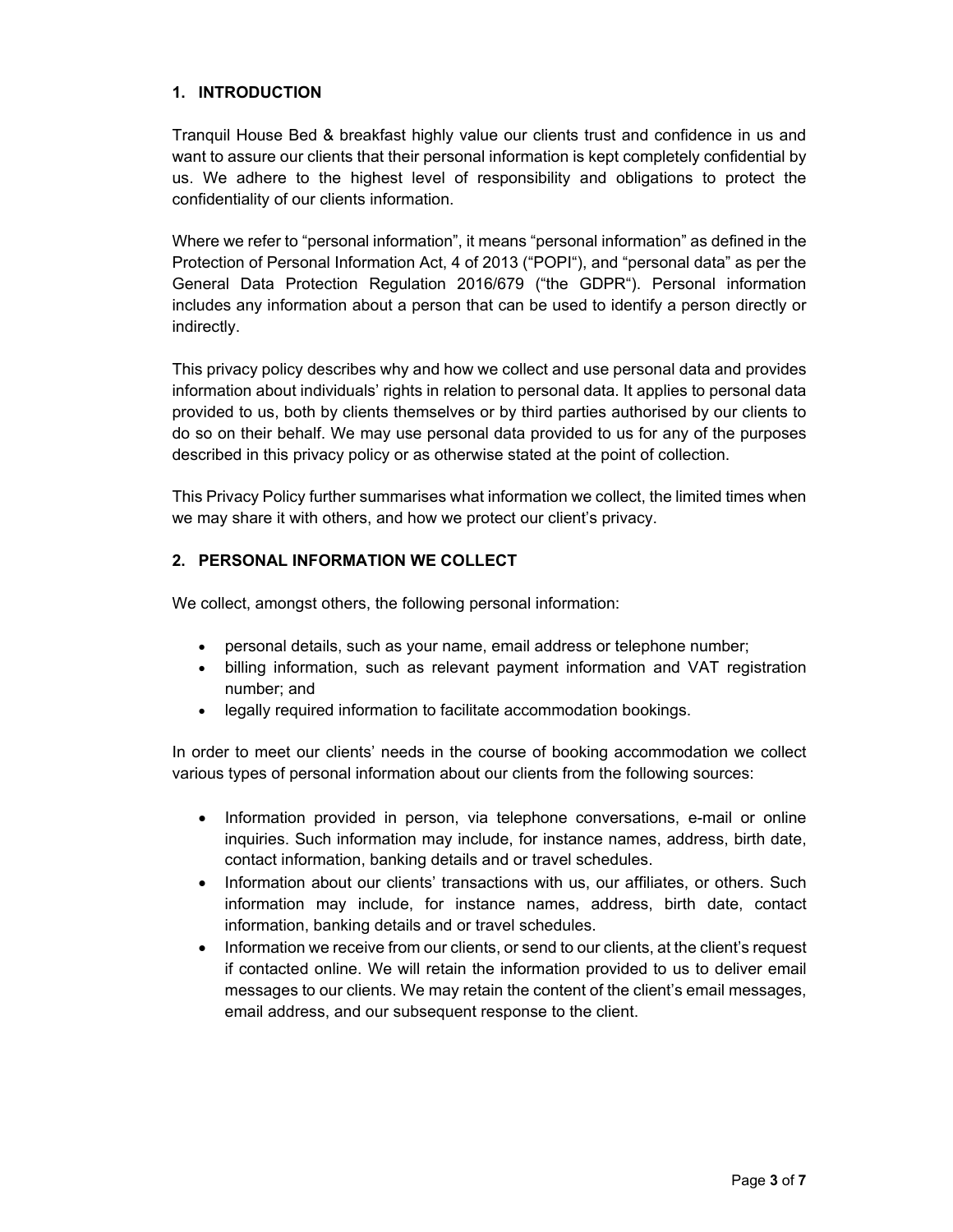#### **3. USE OF PERSONAL INFORMATION**

We may use client's personal information for any legitimate business purposes relating to our services and/or business activities. Some of the purposes for which we use our clients personal information include:

- responding to client's queries posted on our website or emailed to us;
- Verifying their identity (as required by law);
- providing the client with our services;
- referring the client to other service providers with the clients' consent;
- improving our website and services by analysing certain information collected, including cookies and other related information;
- disclosing client's information for the purpose of our online reviews;
- complying with our regulatory or other obligations.

# **4. PARTIES TO WHOM WE DISCLOSE INFORMATION**

We may share personal information with our affiliates, travel agents and or websites through whom we advertise our services to assist in the accommodation booking process, recovery of payments, posting of reviews and or reporting. Where required for our business operations, we may share your personal information with our service providers. We only share information with service providers after we enter into an agreement with the service provider to regulate the way in which the personal information will be secured. We do not share personal information with unaffiliated third parties without our clients' express consent, except as permitted by law and as described below.

We will only share your personal information for purposes of providing services to you or any other legitimate business purpose relating to our business activities, including but not limited to, the protection of our and your rights, complaints, marketing, or enforcing any agreement between us.

Where the law requires us to do so, we may also share your personal information with third party service providers, agents, contractors, employees, law enforcement agencies or business affiliates. We will only share your personal information in these instances where it is necessary for us to do so and only to the extent that your personal information is needed for such third parties to perform their services or obligations.

We may disclose personal information under the following circumstances:

- with professional advisers, for example, law firms, as necessary to establish, exercise or defend our legal rights and obtain advice in connection with the running of our business. Personal data may be shared with these advisers as necessary in connection with the services they have been engaged to provide;
- when explicitly requested by you;
- when required to deliver publications or reference materials requested by you;
- when required to facilitate conferences or events hosted by a third party;
- to law enforcement, regulatory and other government agencies and to professional bodies, as required by and/or in accordance with applicable law or regulation.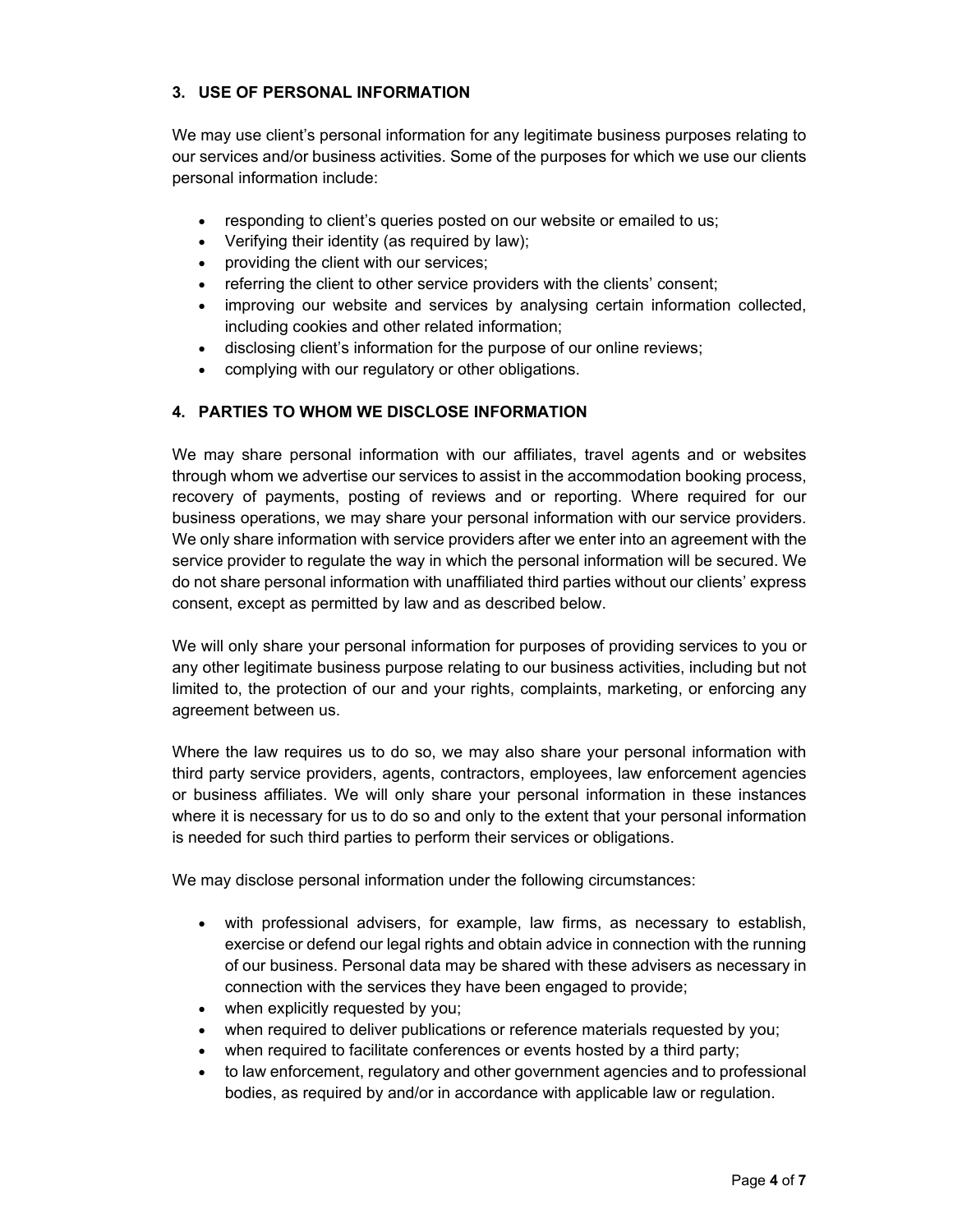### **5. TRANS-BORDER**

Client information may be transferred cross border for legitimate business purposes, such as for cloud storage and for billing practices. All information transfers will comply with the applicable laws.

#### **6. MARKETING**

When you become a client, you will be added to our mailing list. We use this mailing list to send you important information about our business, the services we offer, legal developments, news and event invitations. You can also add yourself to our mailing list on our website.

You can unsubscribe from our mailing list at any time which will result in us no longer sending marketing information to you. We include a link in every marketing communication allowing you to unsubscribe from marketing communication and you can email us to ask us to remove you from our mailing list.

If you unsubscribe from our mailing list, we may still contact you in other instances, such as in the course of providing you with services or to collect outstanding payments. In these instances.

# **7. PROTECTING THE CONFIDENTIALITY AND SECURITY OF YOUR PERSONAL INFORMATION**

Keeping your information confidential and secure is of utmost importance to us. We maintain physical, electronic, and procedural safeguards to guard your personal information. In doing so, we restrict access to your personal information to those employees who need to know that information to provide services to you and to the support service companies. Those companies are, in turn, legally and contractually bound to maintain the privacy of any information shared with them. Our employees are bound by internal confidentiality policies and are subject to disciplinary action for any policy violations.

We have implemented generally accepted standards of technology and operational security in order to protect personal information from loss, misuse, alteration or destruction. Only authorised persons are provided access to personal information; such individuals have agreed to maintain the confidentiality of this information.

Although we use appropriate security measures once we have received your personal data, the transmission of data over the internet (including by e-mail) is never completely secure. We endeavour to protect personal data, but we cannot guarantee the security of data transmitted to or by us.

Should your status become inactive or should our relationship end, we will continue to protect the confidentiality and security of your personal information in accordance with this privacy policy.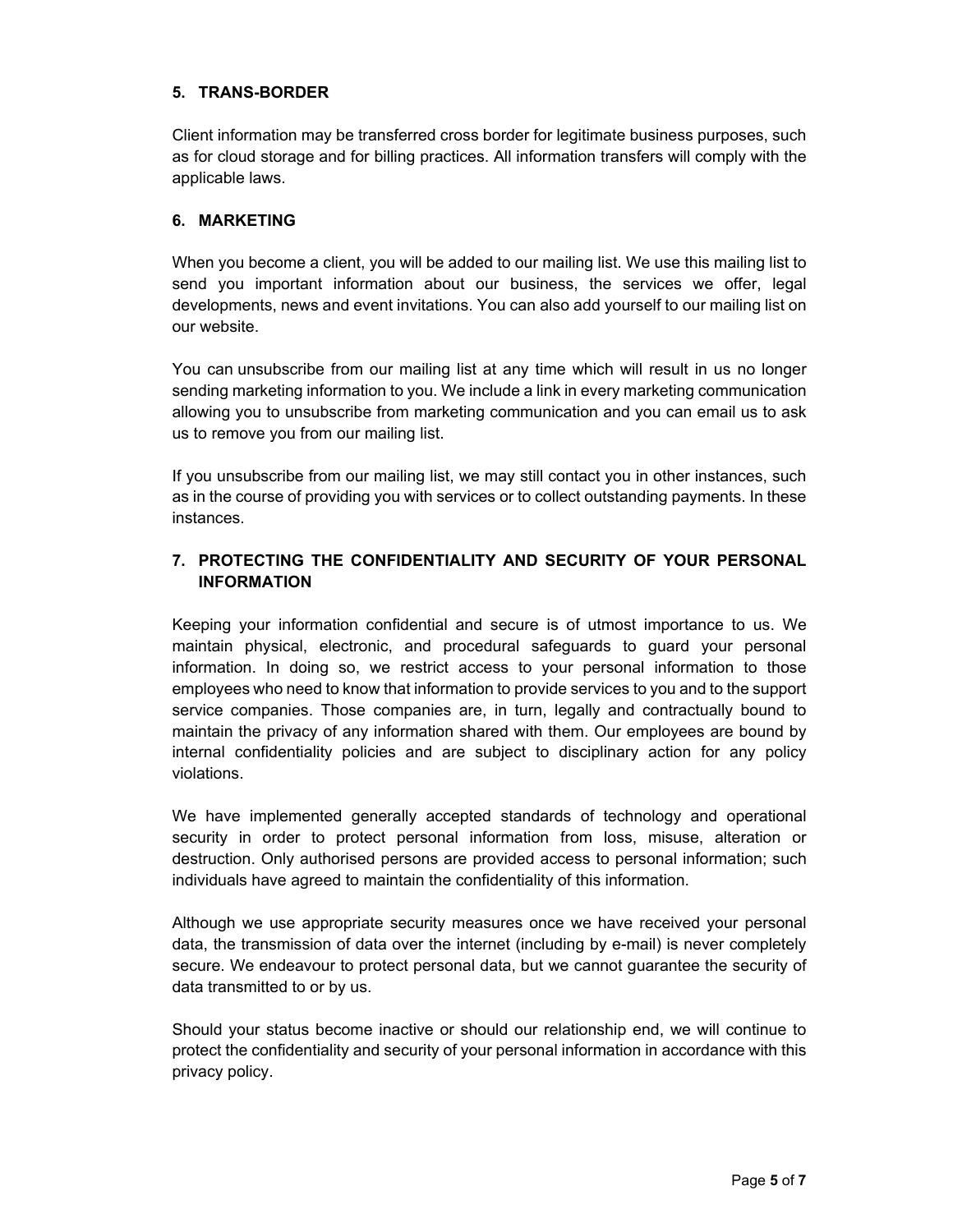## **8. THE CLIENT'S LEGAL RIGHTS IN RELATION TO PERSONAL DATA**

The client may have a legal right to:

- Obtain confirmation as to whether we process personal data about you, receive a copy of your personal data and obtain certain other information about how and why we process your personal data.
- The right to request for your personal data to be amended or rectified where it is inaccurate and to have incomplete personal data completed.
- The right to have your personal data deleted in the following cases:
	- the personal data is no longer necessary in relation to the purposes for which they were collected and processed;
	- our legal basis for processing your personal information is based upon your consent given to us, once your consent has been withdrawn there will no longer be a legal basis for us to process same subject to any other legislation to the contrary;
	- Should you object to the processing of your personal information;
	- Your objection to the processing for direct marketing purposes;
	- your personal data has been unlawfully processed; or
	- your personal data must be erased to comply with a legal obligation to which we are subject.
- The right to restrict personal data processing in the following cases:
	- $-$  for a period enabling us to verify the accuracy of personal data where you contested the accuracy of the personal data;
	- your personal data have been unlawfully processed and you request restriction of processing instead of deletion;
	- your personal data are no longer necessary in relation to the purposes for which they were collected and processed but the personal data is required by you to establish, exercise or defend legal claims; or
	- for a period enabling us to verify whether the legitimate grounds relied on by us override your interests where you have objected to processing based on it being necessary for the pursuit of a legitimate interest identified by us.
- The right to object to the processing of your personal data in the following cases:
	- our legal ground for processing is that the processing is necessary for a legitimate interest pursued by us or a third party; or
	- our processing is for direct marketing purposes.
- The right to data portability
	- The right to receive your personal data provided by you to us and the right to send the data to another organisation (or ask us to do so if technically feasible) where our lawful basis for processing the personal data is consent or necessity for the performance of our contract with you and the processing is carried out by automated means.
- The right to withdraw consent
	- Where we process personal data based on consent, individuals have a right to withdraw consent at any time. We do not generally process personal data based on consent (as we can usually rely on another legal basis).